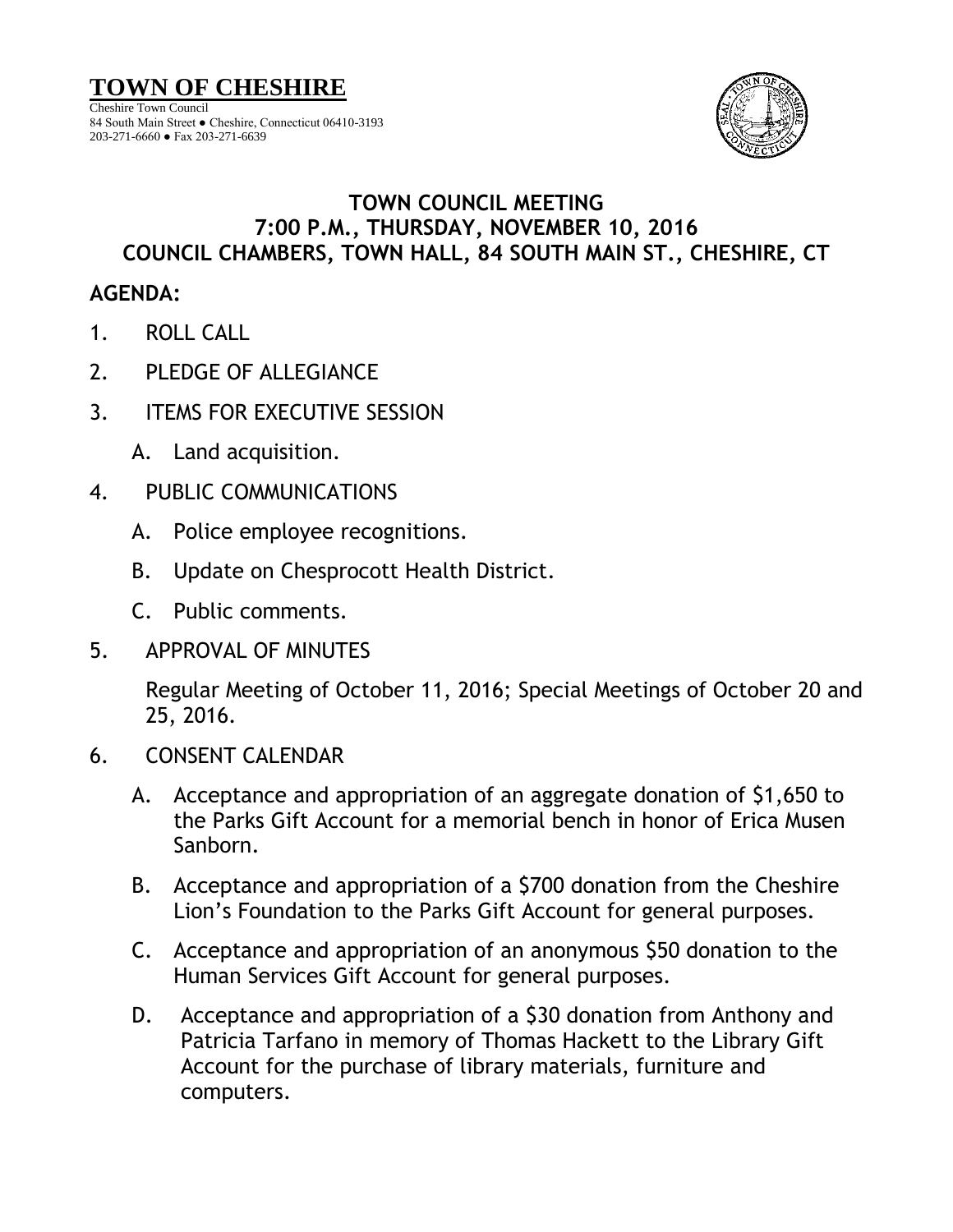- E. Acceptance and appropriation of a \$25 donation from Terry and Robert Grahame in memory of Arthur Hostage to the Library Gift Account for the purchase of library materials, furniture and computers.
- F. Acceptance and appropriation of a \$75 donation from Friends of the Cheshire Public Library in memory of John Harris to the Library Gift Account for the purchase of library materials, furniture and computers.
- G. Acceptance and appropriation of an anonymous \$20 donation to the Library Gift Account for the purchase planting bulbs
- H. Acceptance and appropriation of \$115 from the Town employees' Dress Down Fund to the Human Services Gift Account to help residents in need.
- I. Acceptance and appropriation of a \$25 donation from Deborah Wylie in memory of Arthur Hostage to the Library Gift Account for the purchase of library materials, furniture and computers.
- J. Acceptance and appropriation of \$123.95 in coffee proceeds to the Human Services Gift Account for use by the Cheshire Senior Center Membership Association for senior programs.
- K. Approval of the disbursement of an aggregate of \$1,200 from the Cheshire Senior Center Membership Association for piano movers, New Member Welcome Dinner, lawn signs for Holiday Bazaar, and miscellaneous expenses.
- L. Acceptance and appropriation of an aggregate donation of \$1,650 to the Parks Gift Account for a memorial bench in honor of Dominic and Helen Altieri.
- M. Acceptance and appropriation of a \$60 donation from five RAD participants to the Police Gift Account for general purposes.
- 7. ITEMS REMOVED FROM CONSENT CALENDAR
- 8. OLD BUSINESS
- 9. NEW BUSINESS
	- A. Appropriation of Town Clerk document funds.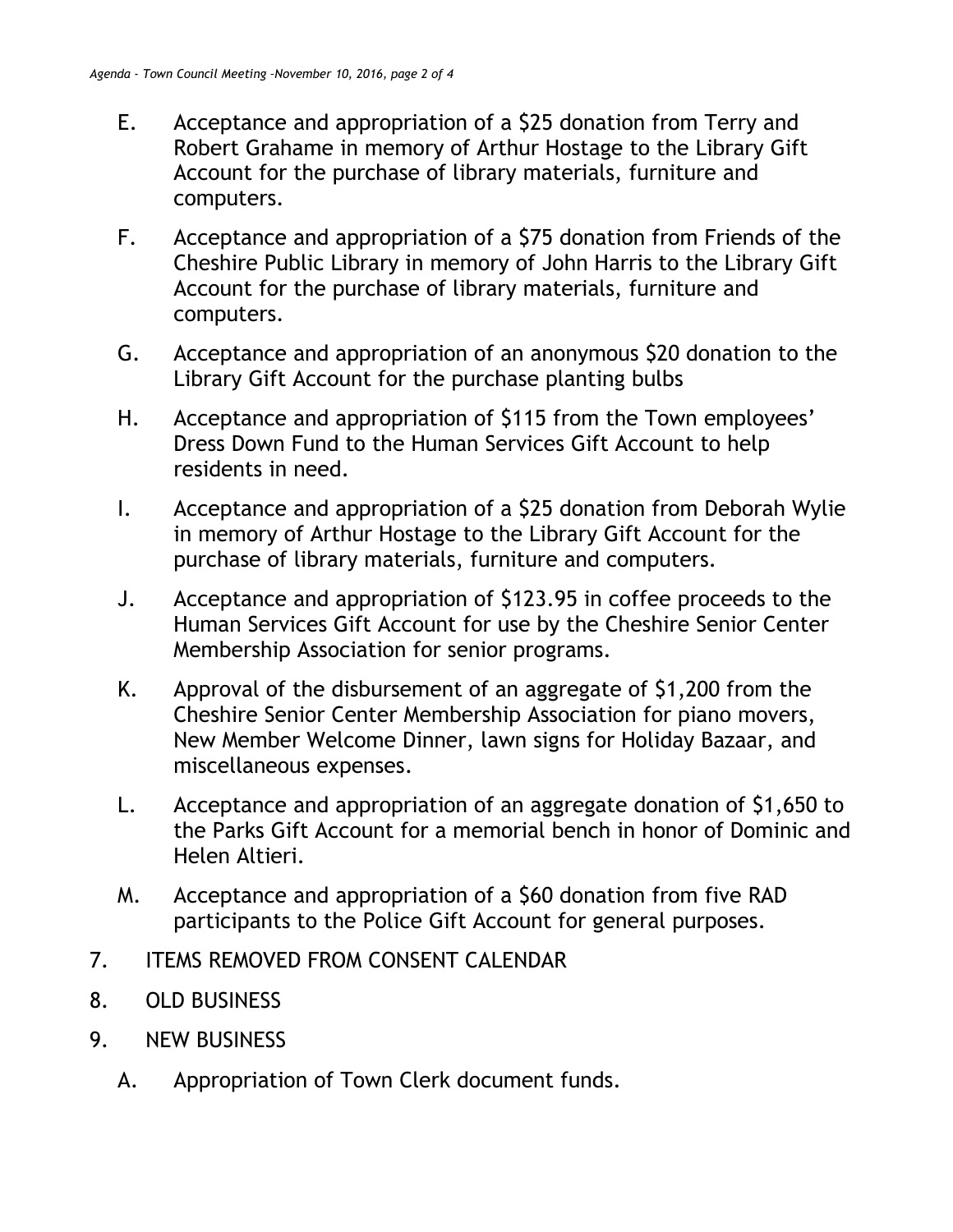- B. Authorization for the Cheshire Housing Authority to initiate the application process for a Small Cities Grant through the Town of Cheshire for upgrades and renovations to Cheshire Housing Authority properties.
- C. Acceptance, appropriation, and authorization to execute grant and Memorandum of Understanding documents for the \$750,000 Department of Economic and Community Development financial assistance for remediation and abatement of the former Ball & Socket property.
- D. Approval of options for State aid reductions.
- E. Discussion re: legislative package.
- F. Assignment to and temporary appointments to the Public Building Commission for the CHS Concession Stand construction project.
- G. Juvenile Review Board update and extension.
- 10. TOWN MANAGER REPORT AND COMMUNICATIONS
	- A. Monthly Status Report.
	- B. Department Status Reports: Police, Fire, Fire Marshal.
- 11. REPORTS OF COMMITTEES OF THE COUNCIL
	- A. Chairman's Report
		- i. Referral of consideration of blight ordinance to the Ordinance Review Committee.
		- ii. Referral of veterans' local property tax exemptions to the Ordinance Review Committee.
		- iii. Referral of request for relocation of the WWI and Revolutionary War memorials to the Planning Committee.
		- iv. Referral of automated trash collection and an amendment to the amended Covanta solid waste disposal agreement to the Solid Waste Committee.
		- v. Referral of request to name a baseball field in honor of Kevin Simmons to the Planning Committee.
	- B. Miscellaneous.